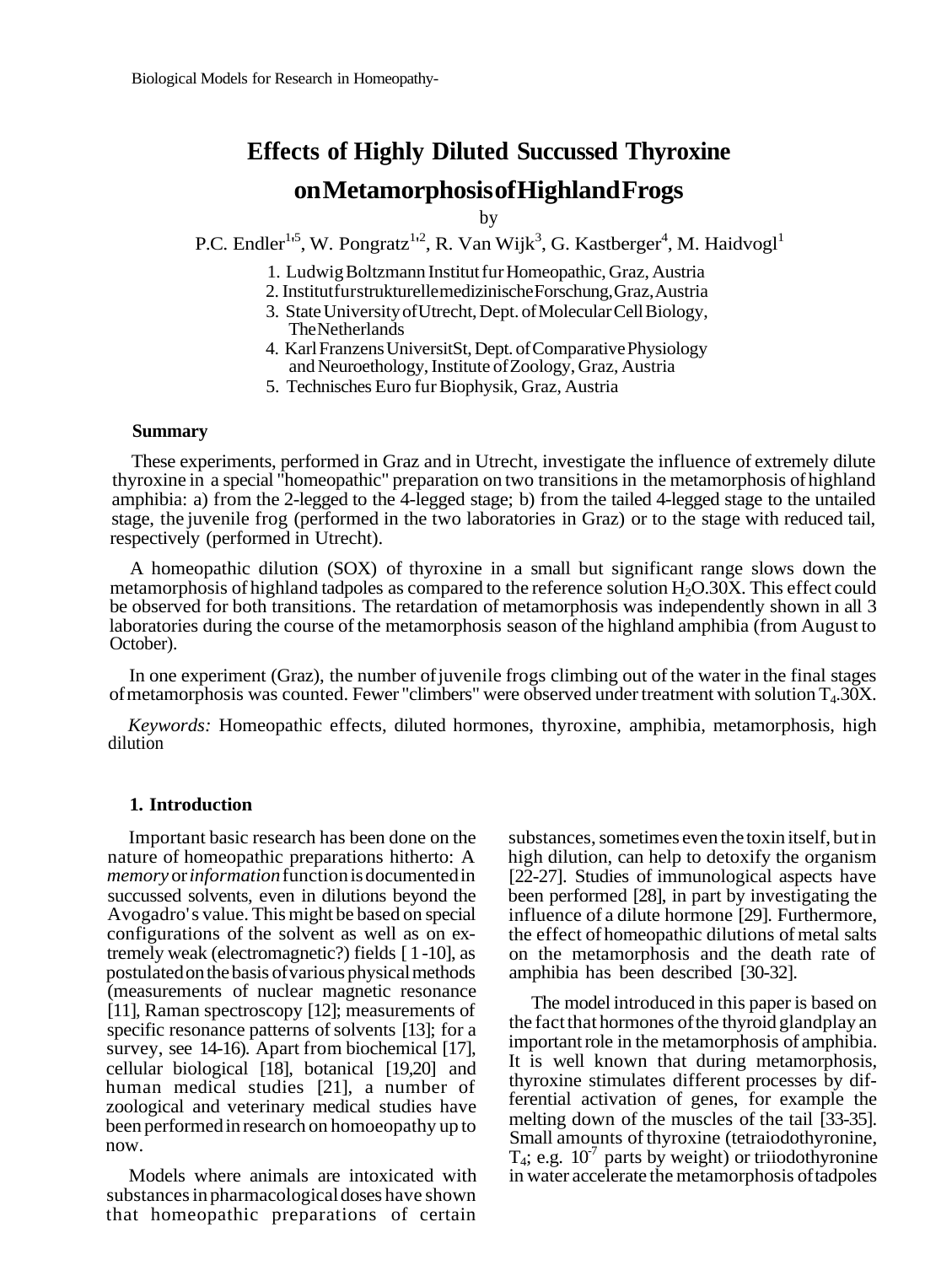of anures, causing the juveniles to leave the water at body sizes below normal values. If, on the other hand, the thyroid gland is removed or blocked, no metamorphosis takes place at all.

These commonly known physiological facts on thyroxine have led to the speculation that homeopathically prepared, highly diluted thyroxine may influence metamorphosis and, as such, can be used as a possible model for research in homeopathy. Our experiments, performed in parallel in Graz and in Utrecht, investigate the influence of the special homeopathic preparation of thyroxine (solution  $T<sub>4</sub>$ .30X) on two transitions in the metamorphosis of highland frogs: a) from the 2-legged to the 4-legged stage; b) from the tailed 4-legged stage to a stage with further reduced tail. The dilutional step  $10^{-30}$  was chosen according to data from human medical investigations reported in homoeopathic literature [36].

# **2. Methods**

# **Animals**

*Rana temporaria* tadpoles were taken from a highland pool in the Koralpe region of Styria, Austria (1600m above sea level). For this highland frog population, metamorphosis takes place from August to November, which is very late in the year as compared to *Rana temporaria* from lower sites. Its metamorphosis proceeds rather slowly in comparison to that of lowland frogs, which furthermore starts earlier in the year. In the natural biotope, we observed that a large number of highland tadpoles died during the winter, before metamorphosis was complete (see below).

# **Staging**

A special staging system was used to describe the development of the tadpoles. For the experiments we chose only those two-legged tadpoles

| Experiment       | <b>Start</b>   | 50% transV     | 90% transV     | $\mathbb N$ | P      |
|------------------|----------------|----------------|----------------|-------------|--------|
|                  | (date)         | (days)         | (date)         |             |        |
| Uidl             | 7th August     | 2.5            | llth August    | 180         | >0.05  |
| Uid <sub>2</sub> | 7th August     | 2.5            | 11th August    | 180         | < 0.05 |
| Gidl             | 21st August    | 5              | 27th August    | 160         | >0.05  |
| Gid2             | 2 1st August   | 5.5            | 27th August    | 128         | >0.05  |
| Gid <sub>3</sub> | 21st August    | $\overline{4}$ | 2nd September  | 160         | < 0.01 |
| Gid4             | 4th September  | $\overline{4}$ | 20th September | 54          | < 0.01 |
| Gid5             | 19th October   | 7.5            | 1st November   | 47          | >0.05  |
| Ggnl             | 21st August    | $\overline{4}$ | 7th September  | 100         | >0.05  |
| Ggn2             | 29th August    | 15             | 24th September | 90          | < 0.01 |
| Ggn <sub>3</sub> | 12th September | 3.5            | 22nd September | 40          | < 0.05 |

# **Table 1:**

Dates of the experiments regarding the transition of 2-legged to 4-legged tadpoles. U, Utrecht; G, Graz; id, indoors; gn, greenhouse; start, start of the experiment; 50%transV, 50%-transition value (see text); 90%trans.V, 90%-transition value; N, number of animals; P, probability of significance of bias between the groups (see results).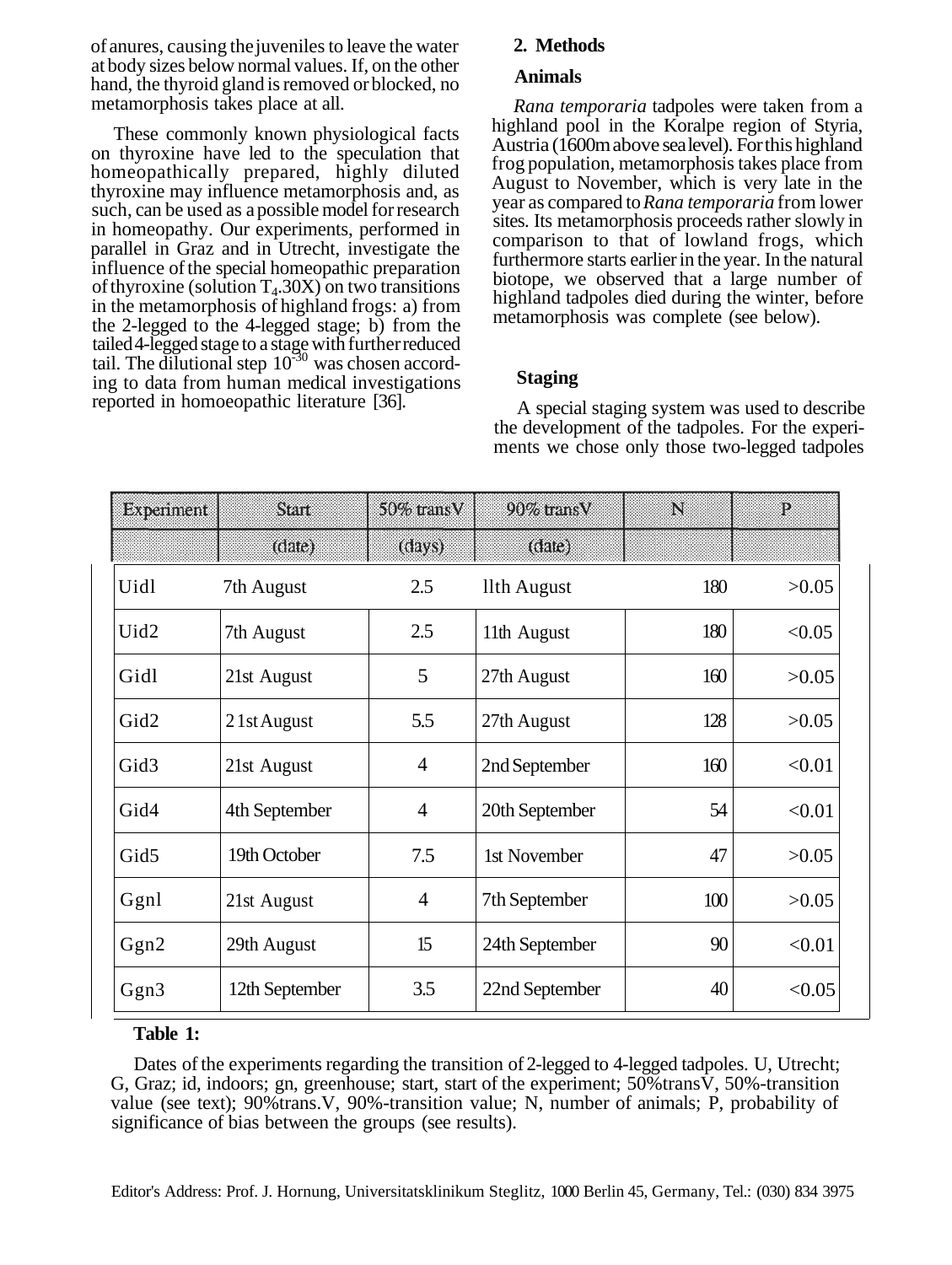which had weakly developed hind legs, comparable to stage 31 according to Gosner's staging table [37]. The tadpoles were observed until they entered the four-legged stage, and further on until the tail was reduced and they were ready to leave the water.

The development of the tadpoles is not fixed in time, but shows variation from set to set (Table 1). The speed of metamorphosis in each transition can be described by the *transition values,* which are expressed by the number of days after which the rate of transformed animals was either 50 % or 90%.

#### **Laboratories involved**

One set of experiments was performed in an empty university *greenhouse* in Graz, the other set *indoors* at a private site associated with the Ludwig Boltzmann Institute. Two independent researchers, one at each site, were involved. In Utrecht, all experiments were performed *indoors* at the State University.

#### **Preparation of testing solutions**

The tadpoles were observed under the influence of thyroxine (Firma Sigma) specially prepared in an aqueous solution of  $1:10^{36}$  parts by weight. The stock solution had a concentration of  $1:10<sup>4</sup>$ parts by weight; it was diluted in steps of 1:10. The diluted solution was succussed according to standardized homeopathic instructions [38]. At every step the bottle was partly filled with the dilution and pushed down for 10 times (Austria) (e.g. against a rubber impediment) to establish mechanical shocks. It was succussed 100 times in 15 seconds in Utrecht. The test solution prepared in this way was called "solution  $T_4.30\overline{X}$ ".

For the reference solution, pure demineralized water was used instead of thyroxine and again prepared according to homeopathic standards. It was called "solution  $H_2O.30X$ ".

For the experiments in Graz, two sets of solution  $T<sub>4</sub>30X$  and solution  $H<sub>2</sub>O.30X$  were prepared by the Dr. Peithner Co., Vienna. The single set of dilutions for the experiments in Utrecht was prepared by VMS, Alkmaar. Both sets used in Graz were controlled and applied independently and blindly. The testing solutions in Utrecht were also applied blindly.

#### **Solution coding**

The solutions for the experiments in Graz were coded by Prof.Dr. G. Fachbach (Department for Animal Morphology and Histology of the Institute of Zoology, University of Graz). The codes of the testing solutions were announced only after the experiments were completed.

## **Check for contamination**

The obvious contaminants of thyroxine,  $T_3$ (triiodothyronine), as well as TSH (thyroid stimulating hormone) in the probes used in Graz were checked by radioimmunoassay (Dr. W. Passath, 1<sup>st</sup> Medical Clinic, University of Graz). The iodide content was checked by gas chromatography (Prof. G. Knapp, Meßstelle für Spurenanalyse, Graz). Contamination of the solutions mentioned above were excluded up to the accuracy of the methods used.

The tap water was investigated as to ionic contents: slight bias was proved for some ions, before and after the experiments and between the two types of treatment (solution  $T_4.30X$  and solution  $H_2O.30X$ , respectively), but this must be further investigated. Furthermore, the water in the basins treated with solution  $T<sub>4</sub>$ .30X, showed more optical transparency and less green coloring. This effect may be due to bacteria, to chlorophyll from the greens fed to the tadpoles, as well to suspended substances (bits of vegetable, tadpole excrement). The observations (seeresults) suggest that these differences in transparency of the water are caused, at least partly, by different activities of the tadpoles under treatment. Algae developed only in the basins in the greenhouse experiments but not in those *indoors.* Since the experiments show similar results in the *greenhouse* and *indoors,* it can be assumed that the content of algae had no significant influence.

## **Exposure to test solutions**

The white alimentary plastic basins (34 x 22 x 14.5 cm; Miraplast, Austria) were filled with 5 1 of tap water. Temperature was kept between 18°- 23°C in the experiments *indoors,* and between 21°-27°C in the experiments in the greenhouse. All experiments were run under natural light cycles. Two drops of solution  $T<sub>4</sub>0.30X$  or solution  $H<sub>2</sub>O.30X$  (control) were added blindly to the corresponding basins, followed by gentle stirring, every other day.

The transition from the two-legged to the fourlegged tadpoles was examined in *Observation A.* For *Observation B,* the four-legged tadpoles were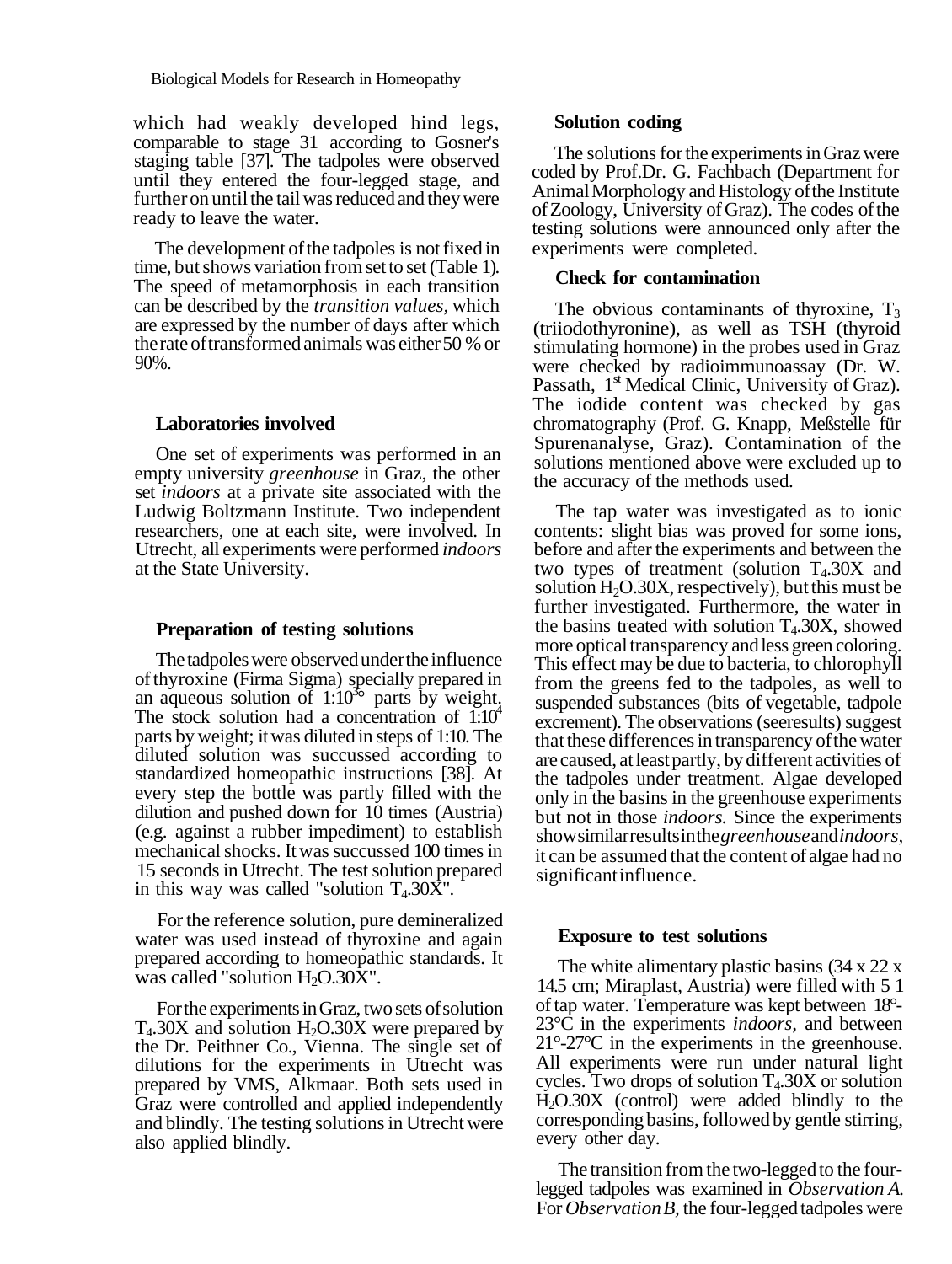transferred into basins filled with only 0.51 of tap water to prevent the tailless stages, the juvenile frogs, from drowning (Graz experiments). Because the experiments in Utrecht were stopped earlier than those in Graz (at a stage with reduced tail) the further observations in Utrecht were also done in basins containing 5 1 of tap water. The tadpoles were fed cooked greens (lettuce) ad libitum in both Observations A and B.

Further experiments *{Observation* C) dealt with tadpoles which had been removed directly from the lake at the four-legged stage without any treatment. They were not fed during the transition to juvenile frogs in the two days of observation.

In *Observation D,* animals treated with substances during step A and B which spontaneously climbed out of the water towards the end of metamorphosis (from the 10th day of treatment onward) were counted. Before this time, all animals that climbed up the wall to a certain height were put back in the water. The number of climbers was determined after 1,2, 3 and 4 minutes, respectively. This experiment was repeated 5 times daily. The basins were covered during the breaks to prevent the juveniles from climbing out.

## **Avoidance of contamination**

Each basin was used for only one experiment. Metal tools (nets and spoons) for handling the tadpoles were treated with dry heat for 1 hour, water splashes from the basins were removed with soapy water [16].

After completion of the experiments, the animals were set out in biotopes where they would not be taken for further animal experiments.

# Data base

Two sets of basins ( $n = 1$  to 5 each) for treatment with solution  $T_4.30X$  and  $H_2O.30X$ , respectively, were used for the experiments on the transition of the tadpoles in all observation sessions (A, B, C, D). Each basin contained 4 to 25 animals. This bias was due to natural support from the lake. In each experiment, however, there were the same numbers of animals per basin. For *Observation D* one pair of basins was taken from *Observation B.* Here, 25 animals were treated with solution  $T<sub>4</sub>$ .30X and 22 with solution H2O.30X. The positions of the basins were changed regularly to avoid any influence of spatial factors (e.g. gradient changes of light or temperature).

## **Evaluation of the data**

In *Observation A,* the number of tadpoles that had reached the four-legged stage was added up for each set and compared to the sum of tadpoles with only two or three legs. These *cumulative frequencies* were proved as a 4-field table in a chisquare test for each measuring a point in time (every other day) in each single experiment. In *Observations B* and *C,* the numbers of juvenile frogs (Graz experiment) and the number of tadpoles with partly reduced tail (Utrecht experiment), respectively, were compared to the number of still fully-tailed, 2-, 3- or 4- legged tadpoles, again proving the bias similarly by chi-square test.

In a further step of evaluation, to get a more general view, the successive experiments of the types *A,B,C* were treated as one experiment A,B and C and evaluated as mentioned above. This was possible by normalization of the duration of the experiments in the following way: tg is defined as the start of visible development and is not equal to the start of exposition of the animals in the water tanks;  $t_{\text{max}}$  is equal to the 90% transition *value* for the control animals, by the time when 90% had reached the expected stage (see Table 1). The time between  $t_0$  and  $t_{\text{max}}$  is divided into four quartiles. Therefore,  $t_0$  is in the beginning of the first quartile, and  $t_{\text{max}}$  is the time at the end of the 4th quartile. The rate measurements refer to the end of each quartile.

Furthermore, the so-called "survival analysis" (Number Cruncher Statistical System -40) was used to determine the statistical significance of the bias in the number of remaining 2-legged animals *(Observation* A) and of remaining 4 legged animals *(Observation B)* between the two groups according to the treatment. This test sums up the data from all quartiles and is more stringent than the chi-square tests applied to the data from the single quartiles.

Important sections of the statistical analysis of the results from Graz and Utrecht were mutually supervised.

## **3. Results**

# **Observation A: The influence of the solutions T4.30X and H2O.30X on the speed of metamorphosis from the 2-legged to the 4 legged stage.**

Ten experiments were performed in Graz and in Utrecht between August and October 1990. In the following, they are treated as three groups of experiments, according to the time and to the place of performance.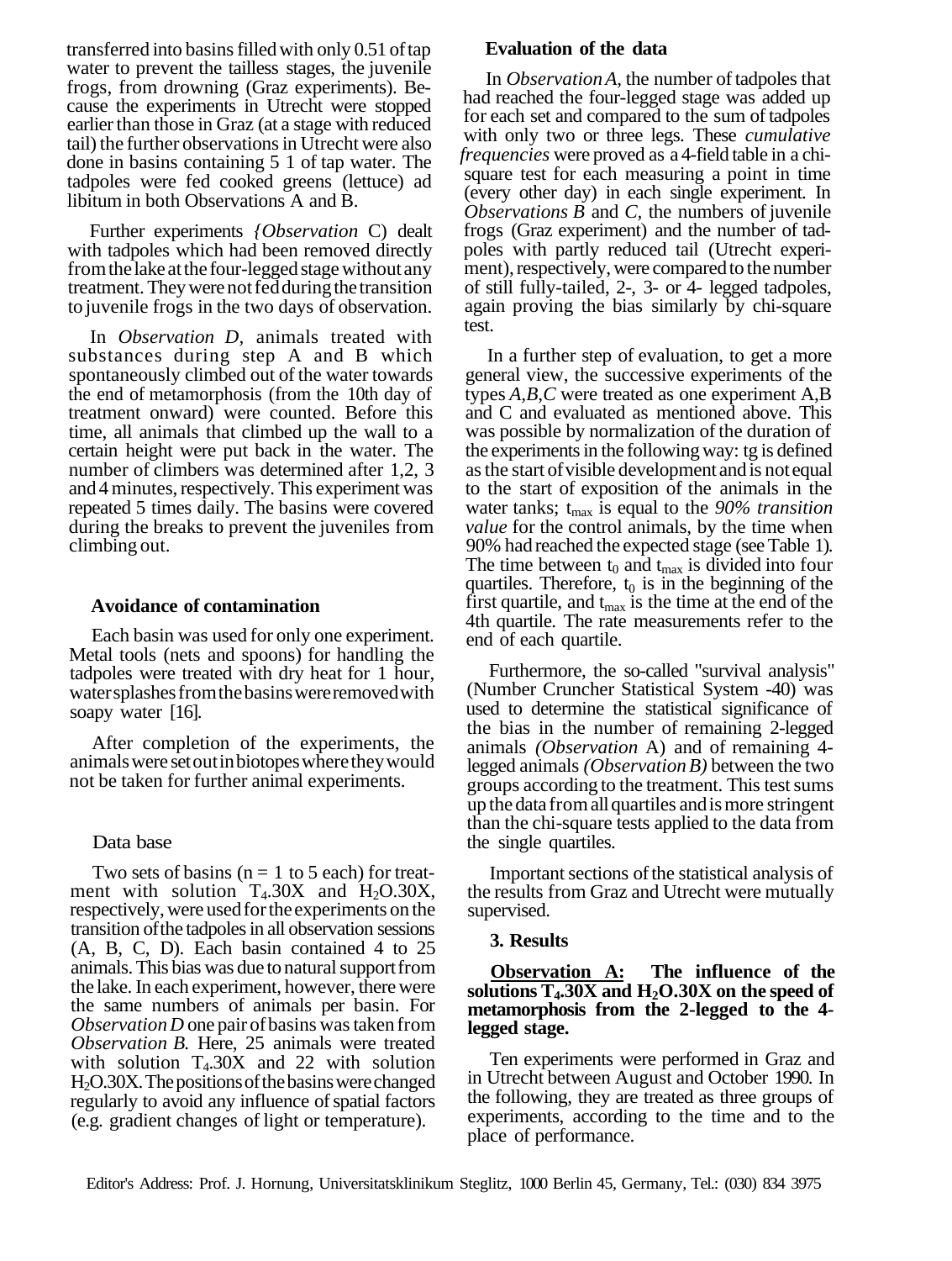



The transition of 2-legged to 4-legged tadpoles. Ordinate: cumulative frequency of four-legged animals treated with dilution  $T<sub>4</sub>0.30X$  (black squares) and dilution H2O.30X (white squares); Abscissa: the number of quartiles of normalized duration of experiments (see methods). Three groups of experiments (see Tab. 1): A, *indoors* in Utrecht; *B,indoors* in Graz;C, in the *greenhouse inGraz;\*,P<0.05;\*\*,P<* 0.01, evaluation with chi-square test.

- a) Two successive experiments, each with 180 animals (total = 360), were performed *indoors* in Utrecht. Both were completed in August. Figure 1 A: As a parameter for metamorphosis speed, the cumulative frequency of 4-legged animals  $F_4$  is shown for all quartiles (see Methods). Two curves document the increase of  $F_4$  for animals treated with solution  $T_4.30X$ (black squares) and solution  $H_2O.30X$  (white squares). The  $F_4$  values f or  $T_4$ . 30X animals are below the  $F_4$  values for reference (H<sub>2</sub>O.30X) at about 10%; this is true for the second quartile  $(P < 0.05)$  and the third quartile (chi-square test:  $P < 0.01$ ).
- b) Five experiments were performed *indoors* in Graz from August to October (Table 1). These successive experiments included  $n = 160,128$ , 160, 54 and 47 animals for a total of  $n = 549$ . The decreasing number of test animals is due to poor support from the lake. In Figure IB, the two curves again show generally lower  $F_4$ values for  $T_4.30X$  animals. Significant differences occur in the second ( $P < 0.05$ ), third and fourth quartile (chi-square test:  $P < 0.01$ ).
- c) Three experiments were performed in a greenhouse in Graz; all were completed in September (Table 1). These successive experiments included  $n = 100,90$  and 40 animals, in all  $n =$

230 animals. In Figure 1C, the two curves show significant differences in the first, third and fourth quartiles (chi-square test:  $P < 0.01$ ).

In other words, both the experiments in Graz and in Utrecht, when evaluated by chi-square tests, show similarly that the probability of completing metamorphosis was generally lower for the group treated with solution  $T<sub>4</sub>$ .30X than for the reference group.

In order to determine the statistical significance of the remaining fraction of 2-legged animals, data of all experiments were pooled and evaluated by survival analysis. A significantly larger fraction



# Fig. 2:

Remaining tadpoles before entering the 4 legged stage in the Utrecht and Graz experiments if treated as one experiment. N, number

of animals. The bias, evaluated with survival analysis, is statistically highly significant for the sum of all quartiles. For more details, see Fig. 1.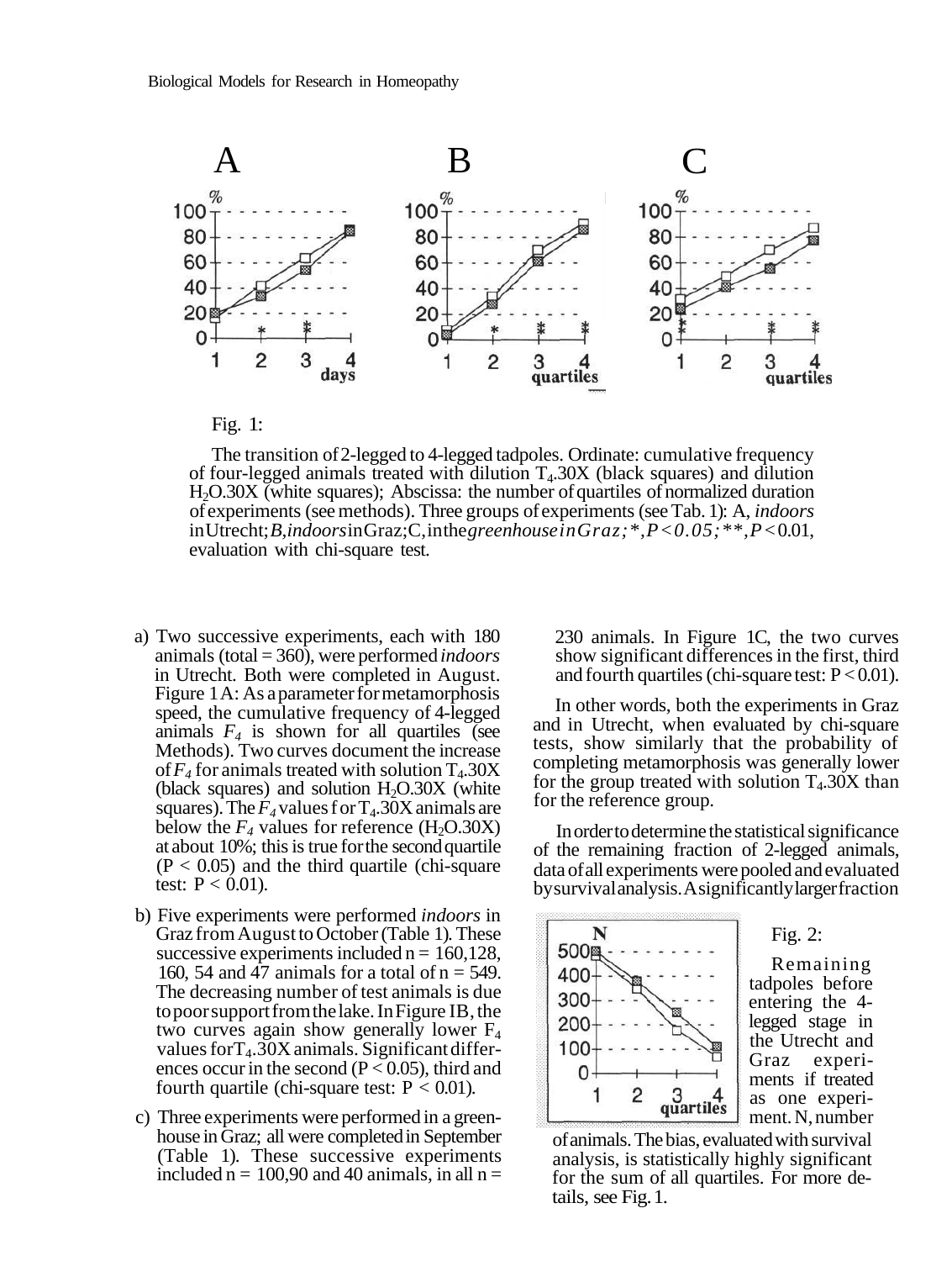$(p < 0.01)$  of remaining 2-legged tadpoles was observed in the group treated with solution  $T_4.30X$ as compared to the controls (Figure 2). This also demonstrates a slowing down of metamorphosis in the presence of solution  $T<sub>4</sub>$ .30X. When the data were analyzed separately, only the data from Graz showed significant differences (Graz 1:  $p < 0.05$ ; Graz 2:  $p < 0.05$ ; Utrecht:  $p > 0.05$ ).

It should be mentioned here that only a limited comparison of the experiments in Utrecht, in Graz *indoors* and in Graz in the *greenhouse* can be made. The Utrecht experiments were performed earlier than the Graz experiments, and they showed a higher metamorphosis speed than the Graz experiments (see Table 1).

**Observations: Influence of solutions T4.30X and H2O.30X on the speed of metamorphosis from the tailed 4-legged stage to the untailed stage (Graz) or to the stage with reduced tail (Utrecht).**

Seven experiments were performed in Graz and in Utrecht between August and November.

(a) Two experiments were performed in Utrecht in August, again with a total of 360 animals. In Figure 3A, the two curves show a significant difference only in the third quartile. Here again, the cumulative frequency of animals with reduced tail ( $F_{ut}$ ) was lower at about 8% for the  $T_4.30X$ animals (chi-square test:  $P < 0.05$ ).

(b) Three experiments were performed in the *greenhouse* in Graz; all were completed in September. The experiments included  $n = 100,90$ and 40 animals, for a total of 230. The two curves show significant differences in the third and fourth quartiles (chi-square test:  $P < 0.01$ ).

(c) Two experiments were performed *indoors* in Graz; they were completed in September and November, respectively. These successive experiments included  $n = 160$  and 47 animals; total  $n = 207$  animals. During the fourth quartile, only 47 animals were observed. In Figure 3C, the bias was significant in the second ( $P < 0.05$ ), third and fourth quartile (chi-square test:  $P < 0.01$ ).

In other words, the probability of completing metamorphosis was generally lower for the group treated with solution  $T<sub>4</sub>$ . 30X (chi-square test).

To determine the statistical significance of the remaining fraction of 4-legged animals, normalized data from all the experiments were again pooled and evaluated according to survival analysis. A significantly larger fraction  $(P<0.01)$ of remaining 4-legged tadpoles was observed in the group treated with solution  $T_4.30X$  as compared to controls. Similar to *Observation A,* if the data were analyzed separately with this test, the difference s were significant only for the data from Graz (Graz 1: $p<0.05$ ; Graz 2:  $p<0.01$ ), but not for the data from Utrecht.





The transition of 4-legged tadpoles to tadpoles with reduced tail (A) or to juvenile frogs (B, C), respectively. Three groups of experiments (see methods): A, *indoors* in Utrecht; B, in the *greenhouse* in Graz; C, *indoors* in Graz. For more details, see Fig. 1.

Editor's Address: Prof. J. Hornung, Universitatsklinikum Steglitz, 1000 Berlin 45, Germany, Tel.: (030) 834 3975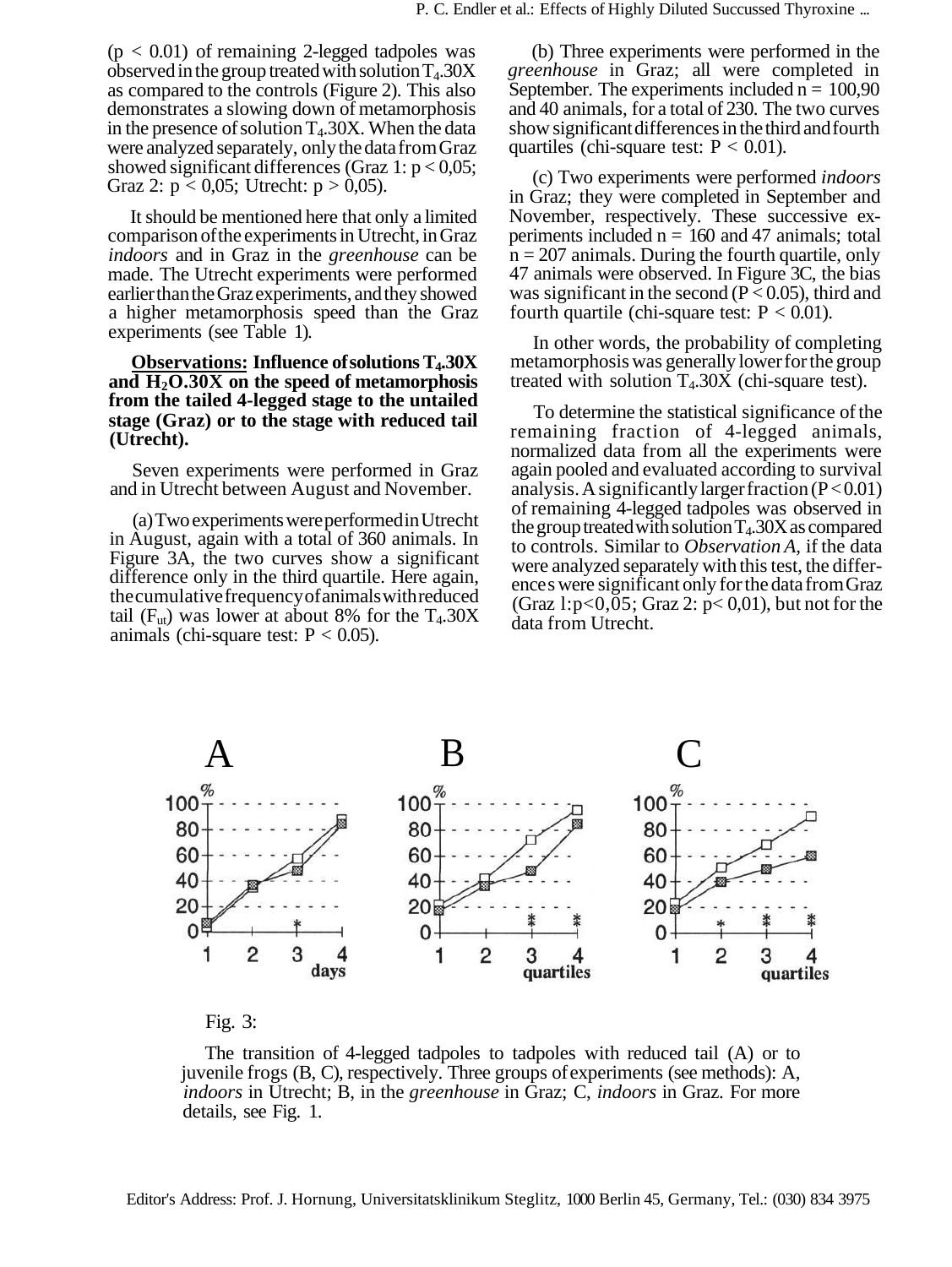

## **Observation C: The influence of the solutions T4.30X and H2O.30X on the speed of metamorphosis from the freshly caught 4-legged tadpole to the juvenile frog.**

The four-legged tadpoles which had been taken from the lake were observed for two days. Seventeen experiments with  $n = 8-26$  (total 368) individuals each were performed in September and October (Graz *indoors).* Figure 4 shows the cumulative frequencies of untailed animals  $F_{ut}$  after the first and the second day of exposition, corresponding to  $t_0$  and  $t_{\text{max}}$  according to the definition given in the methods section. After the second day, the  $F_{ut}$  value for  $T_4.30X$  animals is below the Fut value for the reference at about 16% (chisquare test:  $P < 0.01$ ).

**Observation D:** Number of juvenile frogs spontaneously climbing out of the water at the end of their metamorphosis under the influence of homeopathic pretreatment (solutions  $T<sub>4</sub>$ .30X and  $H<sub>2</sub>O.30X$ ).

One experiment with  $n = 47$  animals was performed *indoors* in Graz from October to November. The number of the animals spontaneously climbing out of the water was counted in 5 repetitions of the experiment (total: 235 cases each day) beginning on the  $10<sup>th</sup>$  day of treatment (Fig. 5A), and after 12 or 14 days (Fig. 5B and C, resp.). The differences between the groups were significant in the first days (chi-square test:  $P \lt \theta$  $0.01$ ). The animals treated with solution  $T<sub>4</sub>$ .30X showed less tendency to leave the water (Fig. 5). Differences diminished in the course of the further metamorphosis.

#### **4. Discussion**

The results presented in this study on highland frogs show that there are small but significant differences in speed of metamorphosis between the groups of animals treated with solution  $T_4.30X$ as compared to groups treated with solution H2O.30X: In general, the differences tended to indicate that solution  $T<sub>4</sub>$ .30X slows down development. This was proven by chi-square tests for the data from Graz and Utrecht when combined as one experiment as well as for the individual experiments from each of the three laboratories



## Fig. 5:

The transition from water-borne to terrestrial stage at the end of metamorphosis in frogs. Ordinate: cumulative frequency of juvenile frogs spontaneously climbing out of the water. Abscissa: number of minutes after start of the experiment; further details see Fig. 1 and text; A, observation after 10 days of exposure to test solutions; B, after 12 days; C, after 14 days.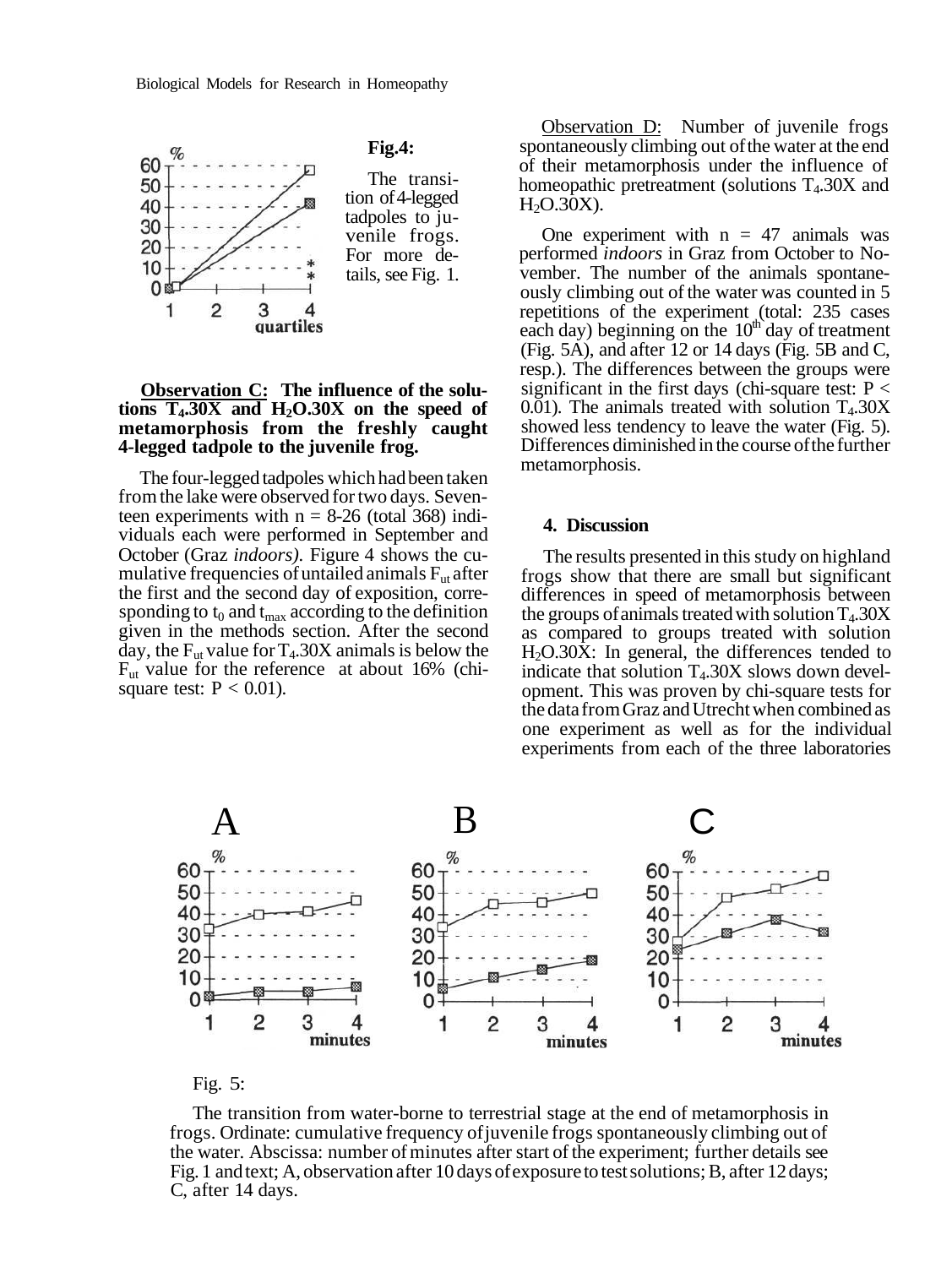involved (Graz *indoors,* Graz *greenhouse,* Utrecht). Survival analysis of the pooled data of all experiments (sum of all quartiles) showed significant bias. This is also true for the Graz experiments, but not for the Utrecht experiments if treated separately.

However, it is obviously sufficient to add a few drops of solution  $T<sub>4</sub>$ .30X every other day to the tap water in the test basins to induce a reduction in the speed of metamorphosis in highland amphibia. Evidently, this inhibitory effect on metamorphosis is opposite to that known for thyroxine in pharmacological doses down to 10<sup>-7</sup> parts by weight [35-37]. Homeopathic preparations are often reported to have effects opposite to pharmacologically dosed stock Solutions [8,9, 11-16,18-34]. Nothing is yet known about effects of thyroxine diluted beyond  $10^{-8}$  parts by weight, neither in pharmacological dilutions nor in homeopathic preparations. Our findings refer to a distinct number of Steps of dilution (according to the samples of solution  $T<sub>4</sub>$ . 30X in Graz and Utrecht). Therefore, the results can be discussed only äs one aspect out of the whole homeopathic spectrum of thyroxine.

In further investigations, it will be necessary to check the homeopathic influence of  $T_4$  samples at various numbers of dilutional Steps. Furthermore, in future experiments, the findings must be compared to a larger set of references. In addition to the reference used in this study (solution  $H_2O.30X$ ), the zero control (using a probe of water which is not homeopathically prepared) and the positive control (pharmacological dose of

thyroxine) must be considered as references. Independent repetitions at different locations of the basic experiment, combining *Observation A, B* and *D* would also be desirable.

## **Acknowledgments**

The authors wish to express their special thanks for scientific help and advice to the Dean, Prof. Dr. Th. Kenner, Prof. Dr. G. Fachbach, Prof. Dr. K. Hagmüller, Prof. Dr. F. Moser, Dr. G. Passath, Dr. H. Guttenberger, Dr. M. Moser, Dr. F. Muhry, Dr. E. Lehner, Dr. E. and Y. dar, U. Stelzer, B. Giegler and E. Lamont, all from Graz, and to Prof. Dr. W. Timischl and Dr. F. Müller, Vienna, to Dr. P. Kokoschinegg, Salzburg, to Prof. Dr. J. Benveniste, Paris, Prof. Dr. Z. Bentwich, Rehovet, Israel, to G. Karmapa, India and to Dr. F. A. C. Wiegant, Utrecht.

Financial funding for the experimental work was provided by the Deutsche Homöopathie-Union (memberof theHomeopathy International Group) and the Ludwig Boltzmann Gesellschaft zur Förderung der wissenschaftlichen Forschung.

## A personal word:

The authors from Graz have submitted discussion of the amphibian model to thepublic with the hope that it will not be used for any investigations harmful to animals.

# **Bibliography**

- 1. delGiudice, E., Preparata, G., Vitellio, G.: 5. Water äs a Free Electric Dipole Laser. *Physical Review Leiters* **61:** 1085-1088, 1988
- 2. Resch, G., Gutmann, V.: Wissenschaftliche Grundlagen der Homöopathie. O.-Verlag, 6. Berg/Starnbergersee, Germany, 1986
- 3. Popp, F.-A.: Some Elements of 7. Homoeopathy. *British Homoeopathic Journal* 79 (No.3): 161-166, 1990
- 4. Popp, F.-A. (ed.): Electromagnetic Bio-Information - 2nd Edition. Urban & Schwarzenberg, München, 1989
- van Wijk, R., Wiegant, F.A.: Homoeopathic Remedies and Pressure-induced Changes in the Galvanic Resistance of the Skin. State University, Utrecht, 1989
- Smith, C.W., Best, S.: Electromagnetic Man. Dent Publishing, London, 1989
- Endler, P.C., Pongratz, W., Haidvogl, M., et al.: Climbing Activity of Frogs and the Effect of Highly Diluted Succussed Thyroxine. *British Homoeopathic Journal* (accepted for publication)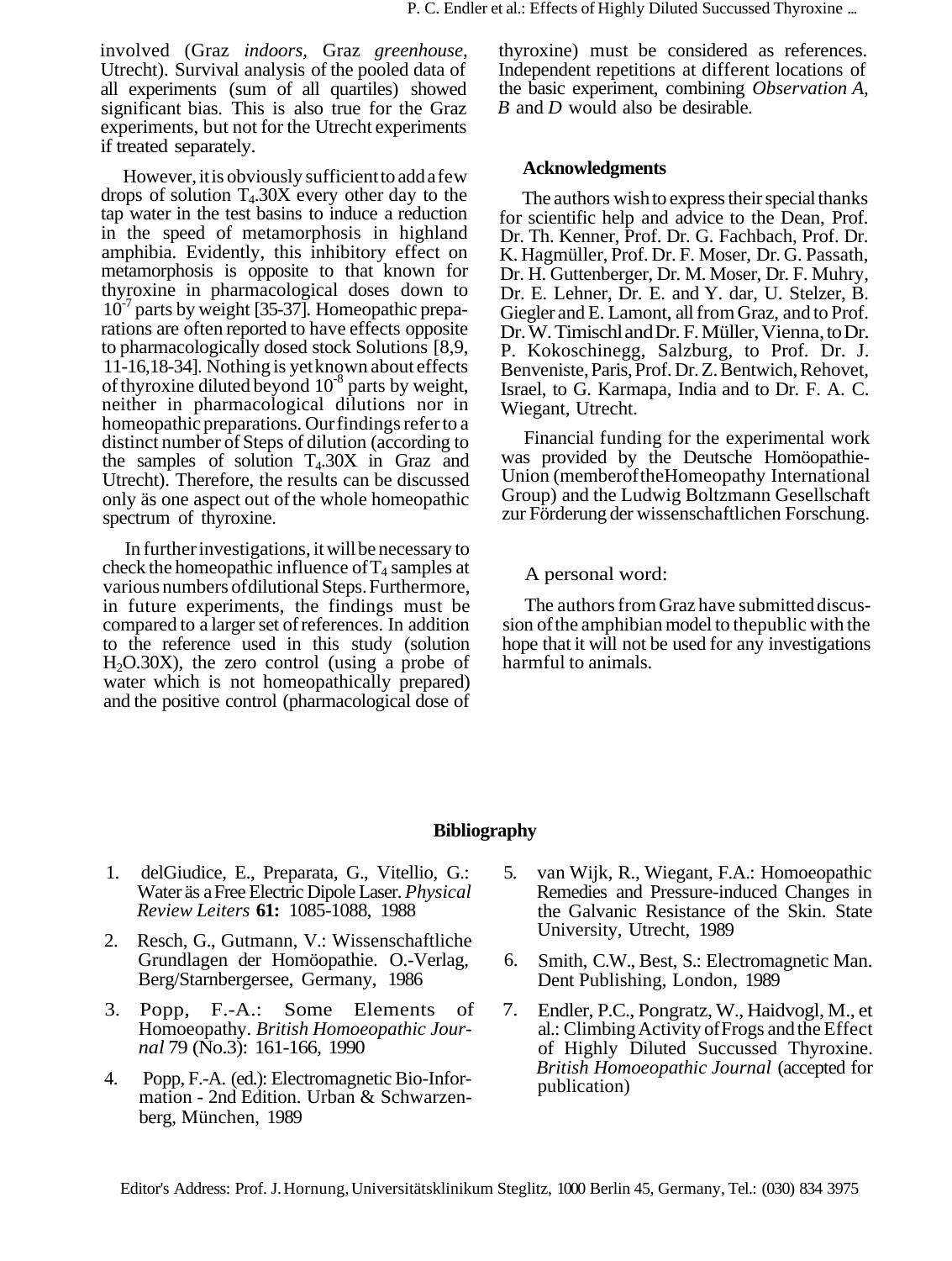Biological Models for Research in Homeopathy

Rubik, B.: Homeopathy and Coherent Excitation in Living Systems. *The Berlin Journal on Research in Homoeopathy* 1 (No.l): 24- 27,1990

- 9. Benveniste, J.: Personal Communication. Baden-Baden, Oct 1990
- 10. Endler, P.: Aspects of Information Storage and Structures in Water. *British Homoeopathic Journal78:* 253-254, 1989
- 11. Weingärtner, O.: NMR Features that Relate to Homoeopathic Sulphur Potencies. *Berlin Journal on Research in Homoeopathy* 1 (No 1): 61-68, 1990
- 12. Luu-Dang-Vinh, C.: Les dilutions homeopathiques controle et etude par spectrographie Raman-laser - Thesis. University de Montpellier, 1974
- 13. Ludwig,W.: Eigenresonanzenverschiedener Wasserformen. *Erfahrungsheilkunde* 36 (No.13):, 1987
- 14. King, G.: Experimental Investigations for the Purpose of Scientifical Proving of the Efficacy of Homoeopathic Preparations - A Literature Review about Publications from English-speaking Countries - Thesis. Tierärtzliche Hochschule, Hannover, 1988
- 15. Righetti, M.: Forschung in der Homeopathic - Wissenschaftliche Grundlagen, Problematik und Ergebnisse. Burgdorf Publisher, Göttingen, 1988
- 16. Haidvogl, M.: Naturwissenschaftliche Grundlagen der Homoopathie. *DerKinderarzt* 21: 75-84, 1990
- 17. Boyd, W. E.: Biochemical and Biological Evidence of the Activity of High Potencies. *British Homoeopathic Journal 44:*7-44,1954
- 18. Poitevin, B.: Scientific Bases of Homoeopathy. *The Berlin Journal on Research in Homoeopathy* 1 (No.l): 46-60, 1990
- 19. Haslund,T.: Homeopathic Plant Experiments. *The Berlin Journal on Research in Homoeopathy* 1 (No.3): , 1991
- 20. Endler, P.C., Pongratz, W.: Homeopathic Effect of a Plant Hormone? - Preliminary Report. *The Berlin Journal on Research in Homoeopathy* 1 (No.3): , 1991
- 21. Hornung, J.: Publications on Controlled Clinical Trials in Homoeopathy - A Bibliography on 22 Medical Studies. *The Berlin Journal on Research in Homoeopathy* l(No.l): 16-18, 1990
- 22. Lapp, C., Wurmser, L., Ney, J.: Mobilisation de 1'Arsenic fixe chez le cobaye sous l'influence de doses infinitesimales d'arseniate. *Therapie* 13: 46-55, 1958
- 23. Bildet, J.: Etude de Faction de differentes dilutions home'opathiques de Phosphorus blanc (Phosphorus) sur 1'hepatite toxique du rat - These Pharmacie. University de Bordeaux, Bordeaux II, 1975
- 24. Souza Magro, I.A., et al.: Redufao da nefrotoxidade induzida por aminoglucosideos. *Proceedings of the Congress of the Liga Medicorum Homoeopathica Internationalis* 41 (Rio de Janeiro): , 1986
- 25. Cazin, J. C., Cazin, M., Gaborit, J. L., Chaoui, A., Boiron, J., Belon, P., Cherruault, Y., Papapanayotou, C.: A Study of the Effect of Decimal and Centesimal Dilutions of Arsenic on the Retention and Mobilization of Arsenic in the Rat. *Human Toxicology* 6: 315-320, 1987
- 26. Fisher, P., House, I., Belon, P., Turner, P.: The Influence of the Homoeopathic Remedy Plumbum metallicum on the Excretion Kinetics of Lead in Rats. *Human Toxicology 6:* 321-324, 1987
- 27. Harisch, G., Kretschmer, M.: Jenseits vom Milligramm - Die Biochemie auf den Spuren der Homoopathie. Springer, Berlin, 1990
- 28. Davenas, E., Poitevin, B., Benveniste, J.: Effect on Mouse Peritoneal Macrophages of Orally Administered Very High Dilutions of Silica. *European Journal of Pharmacology* 135:313-319, 1987
- 29. Bastide, M., Daurat, V., Doucet-Jaboeuf, M., Pelegrin, A., Dorfman, P.: Immunomodulator Activity of Very Low Doses of Thymulin in Mice. *International Journal of Immunotherapy* m (No.3): 191-200, 1987
- 30. König, K.: Über die Wirkung extrem verdünnter ("homöopathischer") Metallsalzlösungen auf Entwicklung und Wachstum von Kaulquappen. *Zeitschrift fürdiegesamte experimentelle Medizin 56:* 581-593, 1927